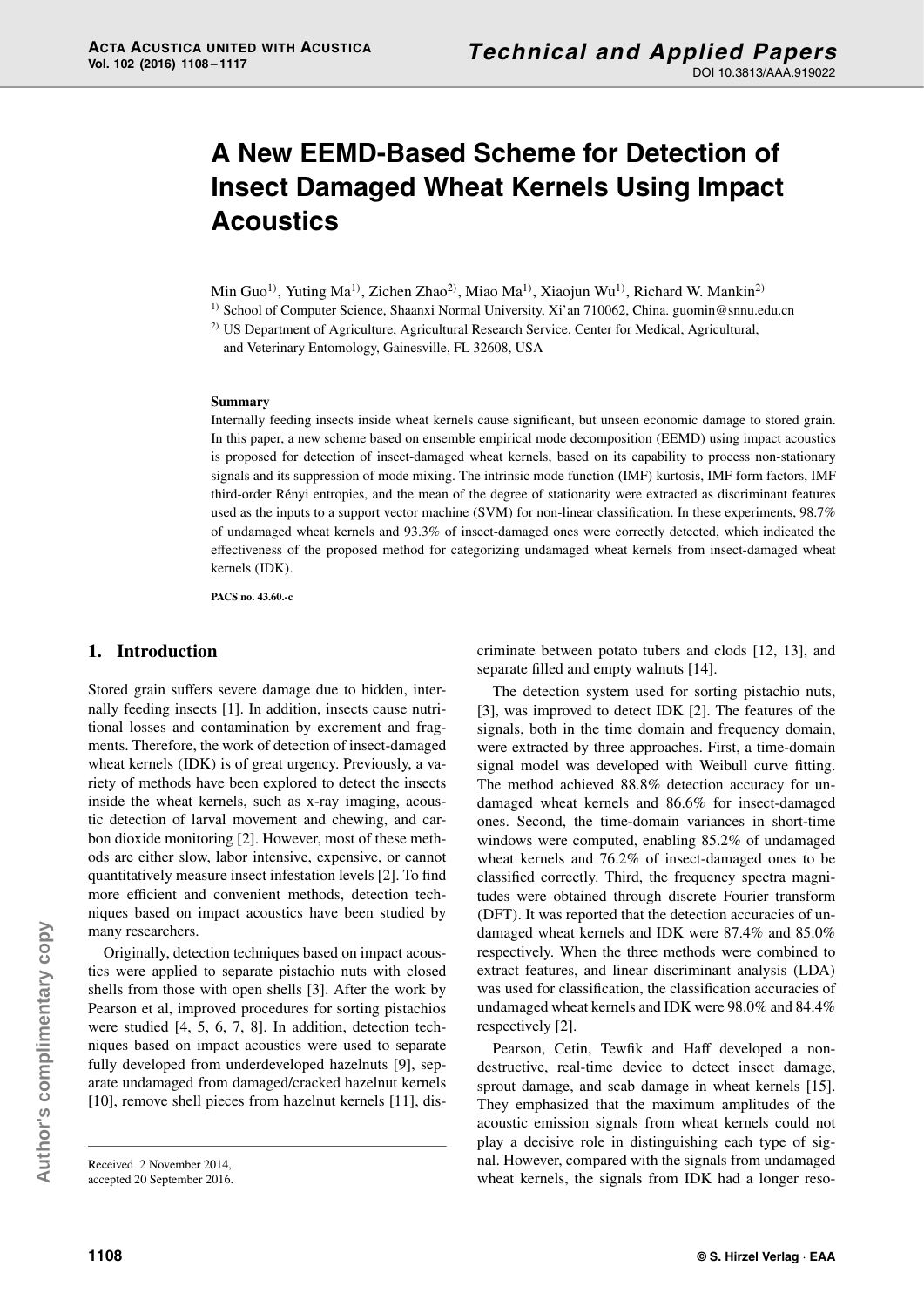nance duration. For further study, in addition to the discriminant features used before, the differential spectrum and the maxima in short-time windows were used as discriminant features, and the stepwise discriminant analysis routine was exploited for selecting a small feature subset. Using a neural network, 98% of undamaged wheat kernels and 87% of insect-damaged ones were correctly classified. In addition to high accuracy, the new sorting method provided celerity, with a throughput of 40 wheat kernels/s.

On this basis, a new adaptive time-frequency analysis and classification method using impact acoustics was proposed to separate three types of damaged wheat kernels (IDK, pupal, and scab) from undamaged wheat kernels [16]. Discriminant features were extracted from the adaptively segmented acoustic signal and were post-processed by principal component analysis (PCA). Using a linear discriminant classifier, these three types of damaged wheat kernels were separated from undamaged ones with 96%, 82%, and 94% accuracies respectively. Furthermore, the algorithm presented adaptation capability to the timefrequency patterns of signals, making it a more universal method for grain kernel classification.

In this report, a new scheme based on EEMD using impact acoustics is proposed for detection of IDK. The discriminant features, including the IMF kurtosis, IMF form factors, IMF third-order Rényi entropies, and the mean of the degree of stationarity are extracted as the inputs into a SVM classifier and the resultant detection accuracy is measured.

# **2. Experimental apparatus**

Figure 1 shows the experimental apparatus for dropping wheat kernels onto an impact plate and collecting the impact acoustic signals. The experimental apparatus includes a vibration feeder, an impact plate, a microphone, and a computer equipped with a sound card. The impact sounds are affected by the structural properties of the substrate. To compare suitabilities of different substrates, 2000 wheat kernels were tested, 700 on glass, 700 on wood, and 600 on stainless steel plates. The differences between fluctuation properties of the signals from undamaged wheat kernels and IDK during the resonance decay process were larger when using stainless steel, so the impact plate was determined to be a block of stainless steel. The dimensions were adjusted to maximize the resonance properties of the impact plates, which ultimately were set at approximately  $24 \times 11 \times 0.06$  cm. Then, 600 wheat kernels, including 300 undamaged wheat kernels and 300 IDK, were used in the experiment. To avoid the circumstance that the wheat kernels bounce twice before leaving the impact plate, the incline angle was set 30◦ above the horizontal and the drop distance from the feeder to the impact plate was set at 50 cm through trial and error.

The impact acoustic signals were collected by using a condenser microphone (SHURE BG 4.1). The microphone was connected to a computer equipped with a sound card (MAYA44), sampling at 48 kHz with 18-bit resolution.



Figure 1. Schematic of experimental apparatus.

By using the vibration feeder, the wheat kernels were channeled into a single-file stream. The freely falling wheat kernels impacted the stainless steel, and the impact acoustic signals were acquired and saved in the computer.

# **3. Signal processing**

Traditional time-frequency analysis methods, such as the short-time Fourier transform (STFT), Wigner-Ville distribution (WVD), as well as the wavelet transform (WT), are not very suitable for processing non-stationary and non-linear signals because of lack of self-adaptive basis functions. Huang, Shen, and Long et al put forward a method, the Hilbert-Huang transform, whose core is empirical mode decomposition (EMD), which is able to process the non-stationary and non-linear signals [17]. However, the problem of mode mixing cannot be avoided, which is the primary drawback of EMD.

To overcome the problem of mode mixing in EMD, a new method called ensemble empirical mode decomposition (EEMD) was proposed [18]. EEMD is based on the local characteristic time scales of a signal, and the signal can be self-adaptively decomposed into several IMFs, where each of the IMF components contains a different local characteristic time scale. Unlike EMD, the finite white noise, which is uniformly full of the whole time-frequency plane, is added to the signal by using EEMD. Then the components of signals in different scales are automatically separated into appropriate scales of reference. With sufficient numbers of trials, the white noise can be eliminated to achieve better decomposition results [18]. Based on its capability for suppressing mode mixing, EEMD is widely used in the field of fault diagnosis [19, 20], and signal detection [21].

The EEMD algorithm can be described as follows:

1. Add a white noise series to the original signal to obtain a general signal,

$$
X_i(t) = x(t) + \omega_i(t),
$$
   
  $i = 1, 2, ..., K,$  (1)

where  $x(t)$  represents the original signal,  $\omega_i(t)$  is the *i*th added white noise series, and  $X_i(t)$  is the general signal of the *i*th trial.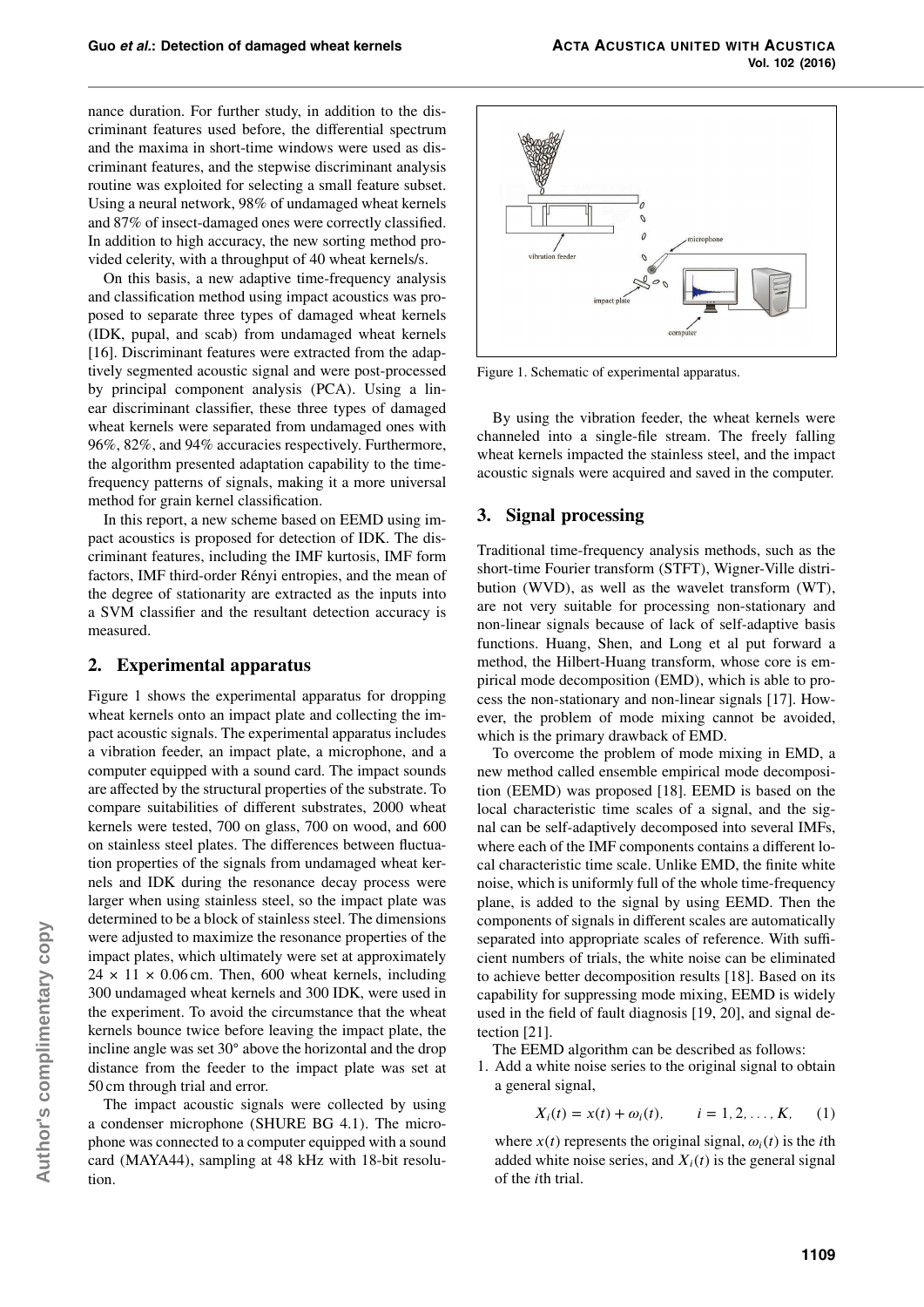

Figure 2. Examples of impact acoustic signals from an undamaged wheat kernel (a) and an IDK (b).

- 2. Apply EMD to  $X_i(t)$ , then each of the IMF components  $c_{i,i}$  can be obtained, where  $c_{i,i}$  represents the *j*th IMF component of the *i*th trial.
- 3. Add a different white noise series  $\omega_i(t)$  to the original signals, and repeat steps (1) and (2) until *K* trials.
- 4. Calculate the ensemble mean of *K* trials,

$$
c_j(t) = \frac{1}{K} \sum_{i=1}^{K} c_{j,i}(t),
$$
 (2)

 $j = 1, 2, ..., m, i = 1, 2, ..., K$ , where *m* is the number of IMF components.

5. Eventually, the original signal  $x(t)$  can be represented as

$$
x(t) = \sum_{j=1}^{m} c_j(t) + r_m(t),
$$
 (3)

where  $c_j(t)$  represents the *j*th IMF component, and  $r<sub>m</sub>(t)$  is the residue.

Generally, the result of decomposition will be closer to the actual value if more trials are taken. Usually,  $K = 100$ .

Typical impact acoustic signals from an undamaged wheat kernel and an IDK are shown in Figure 2. Compared with the signal from the IDK, the signal from the undamaged wheat kernel may have a larger peak value, but the



Figure 3. EEMD of the signals from an undamaged wheat kernel (a) and an IDK (b).

peak values of the signals are quite variable so they are not very useful for distinguishing IDK from undamaged wheat kernels. However, the signals of undamaged wheat kernels typically have larger fluctuation during the resonance decay process. Relative to the signals of undamaged wheat kernels, the signals of IDK have more stable decay trends, associated with the intrinsic characteristics and the resonance effects of their impacts on the steel plate.

Figure 3 demonstrates the EEMD of the signals from an undamaged wheat kernel and an IDK. The main signal energy exists in the first several IMF components. This characteristic indicates that the features should be extracted in the first several IMFs.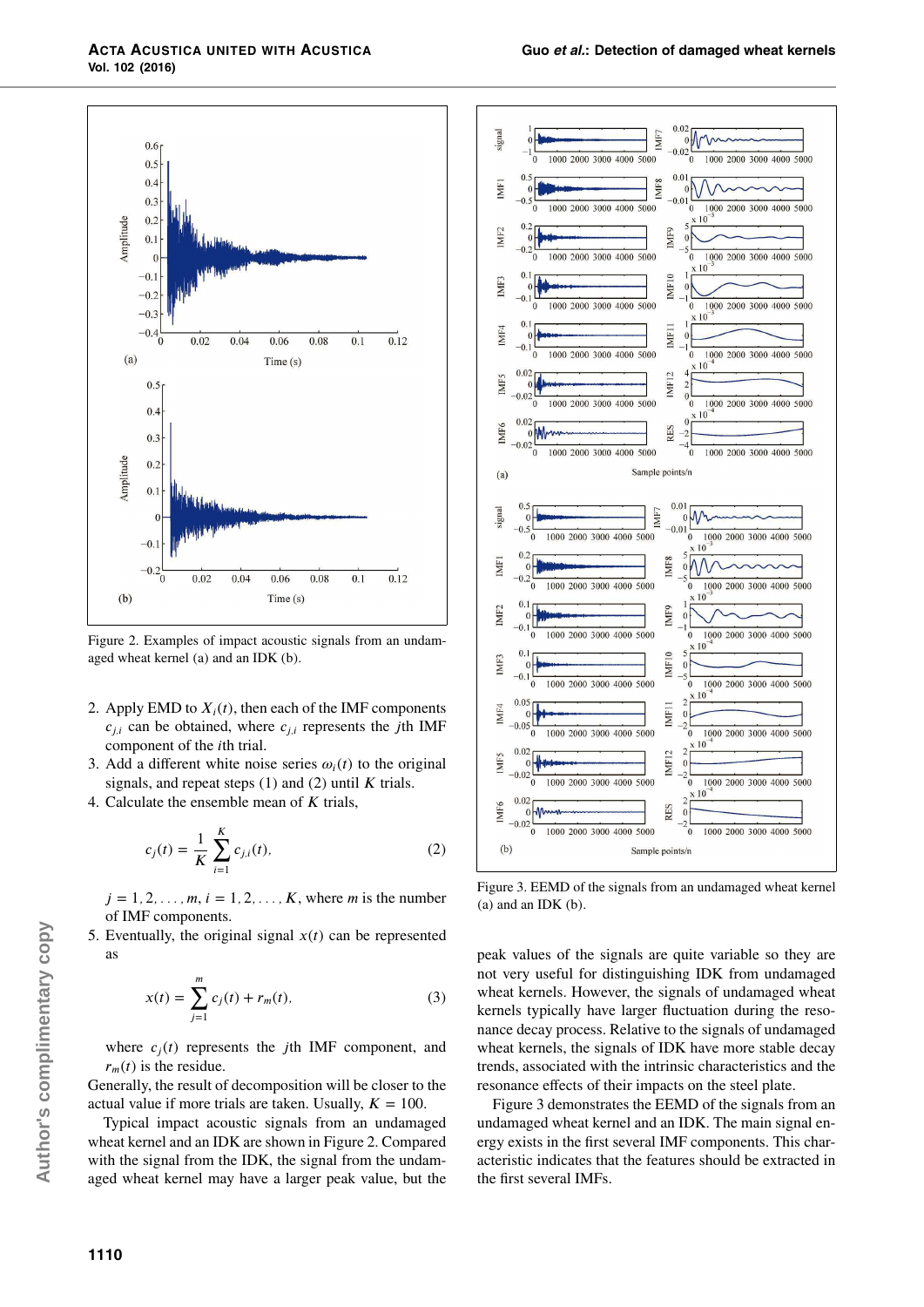

Figure 4. The mean and SD (dot and error bars) of IMF kurtosis for 300 undamaged wheat kernels and 300 IDK.

# **4. Results**

#### **4.1. Feature extraction by EEMD method**

In this paper, 5000 data points were acquired for each impact, beginning 20 points before the maximum magnitude of the whole signal. The IMF kurtosis, IMF form factors, IMF third-order Rényi entropies, as well as the mean of the degree of stationarity were extracted as the discriminant features. The details of feature extraction are as follows:

### 4.1.1. The IMF kurtosis

The kurtosis, a dimensionless parameter, reflects the distribution characteristics of signals. For a discrete signal, the IMF kurtosis can be expressed as

$$
Kurt_{c_j} = \frac{1}{N} \sum_{k=1}^{N} \frac{(c_{j,k} - \overline{c}_j)^4}{\sigma_{c_j}^4},
$$
 (4)

where  $c_{j,k}$  represents the *k*th data point of the *j*th IMF,  $\overline{c}_j$ is the average of the *j*th IMF, *N* is the number of data points, and  $\sigma_{c_j}$  is the standard deviation (SD) of the *j*th IMF. Figure 4 shows the mean and SD of IMF kurtosis for 300 undamaged wheat kernels and 300 IDK. Before the 7th IMF component, the mean of IMF kurtosis for undamaged wheat kernels are larger than for IDK. However, there is little information in the last several IMF components. The first 6 IMF kurtosis components were extracted for inclusion as discriminant features.

#### 4.1.2. The IMF form factors

Form factors reflect distributional characteristics of signals in the time domain. For a discrete signal, the IMF form factors are represented as

$$
K_{f_{cj}} = \frac{\sqrt{\frac{1}{N} \sum_{k=1}^{N} c_{j,k}^2}}{\frac{1}{N} \sum_{k=1}^{N} |c_{j,k}|},
$$
\n(5)

where *cj,k* represents the *k*th data point of the *j*th IMF, and *N* is the number of data points.



Figure 5. The mean and SD of IMF form factors for 300 undamaged wheat kernels and 300 IDK.

Figure 5 shows the mean and SD of IMF form factors for 300 undamaged wheat kernels and 300 IDK. The change trends of the mean of IMF form factors for undamaged kernels and IDK are generally similar. The two types of kernel can be distinguished because the mean of IMF form factors for undamaged wheat kernels are larger than for IDK before the 9th IMF. The first 8 IMF form factors were extracted as discriminant features.

#### 4.1.3. The IMF third-order Rényi entropy

For the *j*th IMF component  $c_j$  ( $j = 1, 2, ..., m$ ), the IMF Rényi entropy is

$$
R_{\alpha}(c_j) = \frac{1}{1-\alpha} \ln \left( \sum_{k=1}^{N} P_{c_{j,k}}^{\alpha} \right), \qquad (6)
$$

where  $\alpha$  is the order of Rényi entropy, here  $\alpha > 0$  and  $\alpha \neq 1$ . For  $\alpha \rightarrow 1$  with restriction of reaching 1, it reduces to the Shannon entropy. *N* is the number of data points, and  $P_{c_{j,k}}$  is the probability density,

$$
P_{c_{j,k}} = c_{j,k}^2 / \sum_{k=1}^n c_{j,k}^2,
$$
 (7)

where  $c_{i,k}$  is the *k*th data point of the *j*th IMF component.

Several empirical studies indicated that in addition to appearing immune to the negative time frequency representation values that can invalidate the Shannon approach, the third-order Rényi entropy seemed to measure signal complexity [22], so the IMF third-order Rényi entropies were computed for this report. Figure 6 shows the mean and SD of IMF third-order Rényi entropies for 300 undamaged wheat kernels and 300 IDK. The curves of the two types present a general upward trend, and it is evident that the mean of IMF third-order Rényi entropies are greater for IDK than for undamaged wheat kernels before the 7th IMF component. Compared with the signals from undamaged wheat kernels, the signals from IDK have a more stable decay trend (Figure 2); therefore, the relative complexities and the IMF third-order Rényi entropies for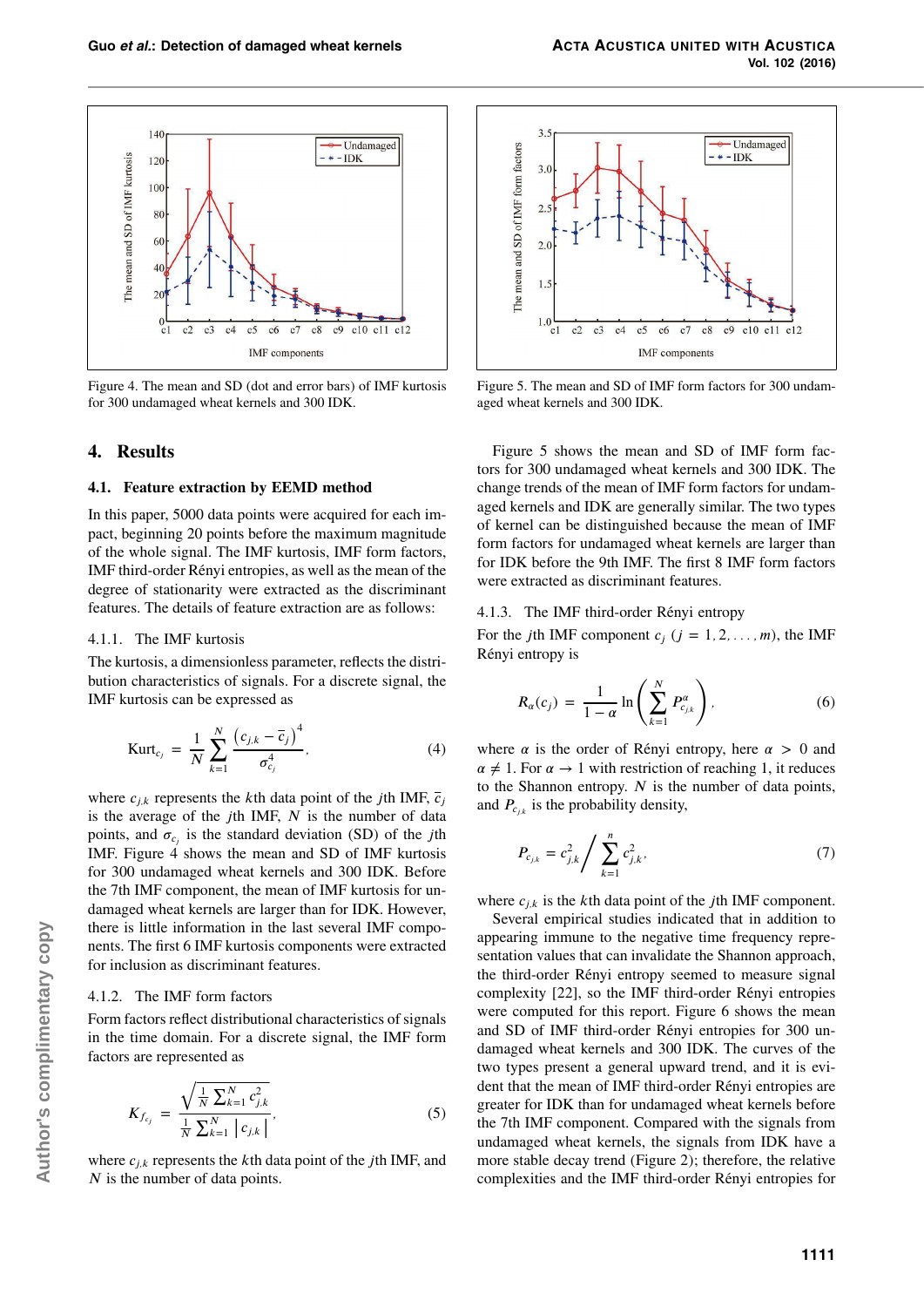

Figure 6. The mean and SD of IMF third-order Rényi entropies for 300 undamaged wheat kernels and 300 IDK.



Figure 7. The degree of stationarity from an undamaged wheat kernel (a) and an IDK (b).

IDK are larger. This characteristic provides us with good detection features. The first 6 IMF third-order Rényi entropies were extracted as discriminant features.

## 4.1.4. The mean of the degree of stationarity

The Hilbert transform of the *j*th IMF  $c_j(t)$  is

$$
y_j(t) = \frac{1}{\pi} P \int_{-\infty}^{\infty} \frac{c_j(\tau)}{t - \tau} d\tau, \tag{8}
$$

where  $P$  is the Cauchy principal value, and the analytic signal  $z_i(t)$  is defined as

$$
z_j(t) = c_j(t) + iy_j(t) = a_j(t) \exp(i\theta_j(t)), \qquad (9)
$$

where

$$
a_j(t) = \sqrt{(c_j(t))^{2} + (y_j(t))^{2}},
$$
  
\n
$$
\theta_j(t) = \arctan (y_j(t)/c_j(t)),
$$

and the instantaneous frequency is defined as

$$
\omega_j(t) = \frac{\mathrm{d}\theta_j(t)}{\mathrm{d}t}.\tag{10}
$$

Applying the Hilbert transform to each IMF, the original signal  $x(t)$  can be expressed as

$$
x(t) = \sum_{j=1}^{m} a_j(t) \exp(i\theta_j(t))
$$
  
= 
$$
\sum_{j=1}^{m} a_j(t) \exp(i\int \omega_j(t) dt).
$$
 (11)

Here the residue,  $r_m(t)$ , is left out, because it is either a monotonic function or a constant. Equation (11) also enables us to represent the amplitude and the instantaneous frequency as functions of time. The frequency-time distribution of the amplitude is called Hilbert amplitude spectrum,  $H(\omega, t)$ , or simply Hilbert spectrum. Define the marginal spectrum, *h*(*ω*), as

$$
h(\omega) = \int_0^N H(\omega, t) \, \mathrm{d}t,\tag{12}
$$

then the mean marginal spectrum,  $n(\omega)$ , is

$$
n(\omega) = h(\omega)/N,\tag{13}
$$

where, for a discrete signal, *N* represents the number of data points.

The degree of stationarity is defined as

$$
DS(\omega) = \frac{1}{N} \int_0^N \left( 1 - \frac{H(\omega, t)}{n(\omega)} \right)^2 dt.
$$
 (14)

For  $DS(\omega)$ , the higher the index value, the more nonstationary is the process [17]. Distributions of the degree of stationarity from an undamaged wheat kernel and an IDK are shown in Figure 7. The degree of stationarity is quite variable in different frequency ranges whether for the undamaged wheat kernel or the IDK. The degree of stationarity for the undamaged wheat kernel tends to remain larger than for the IDK, so we adopted the mean of the degree of stationarity as one of the discriminant features.

The mean values and SDs of the partial discriminant features of signals for randomly selected 300 undamaged wheat kernels and 300 IDK are shown in Table I for the first 4 IMF components,  $c_1 \ldots c_4$ , of the kurtosis, form factor, and Rényi entropy, as well as the mean of the degree of stationarity. The mean values and SDs from all features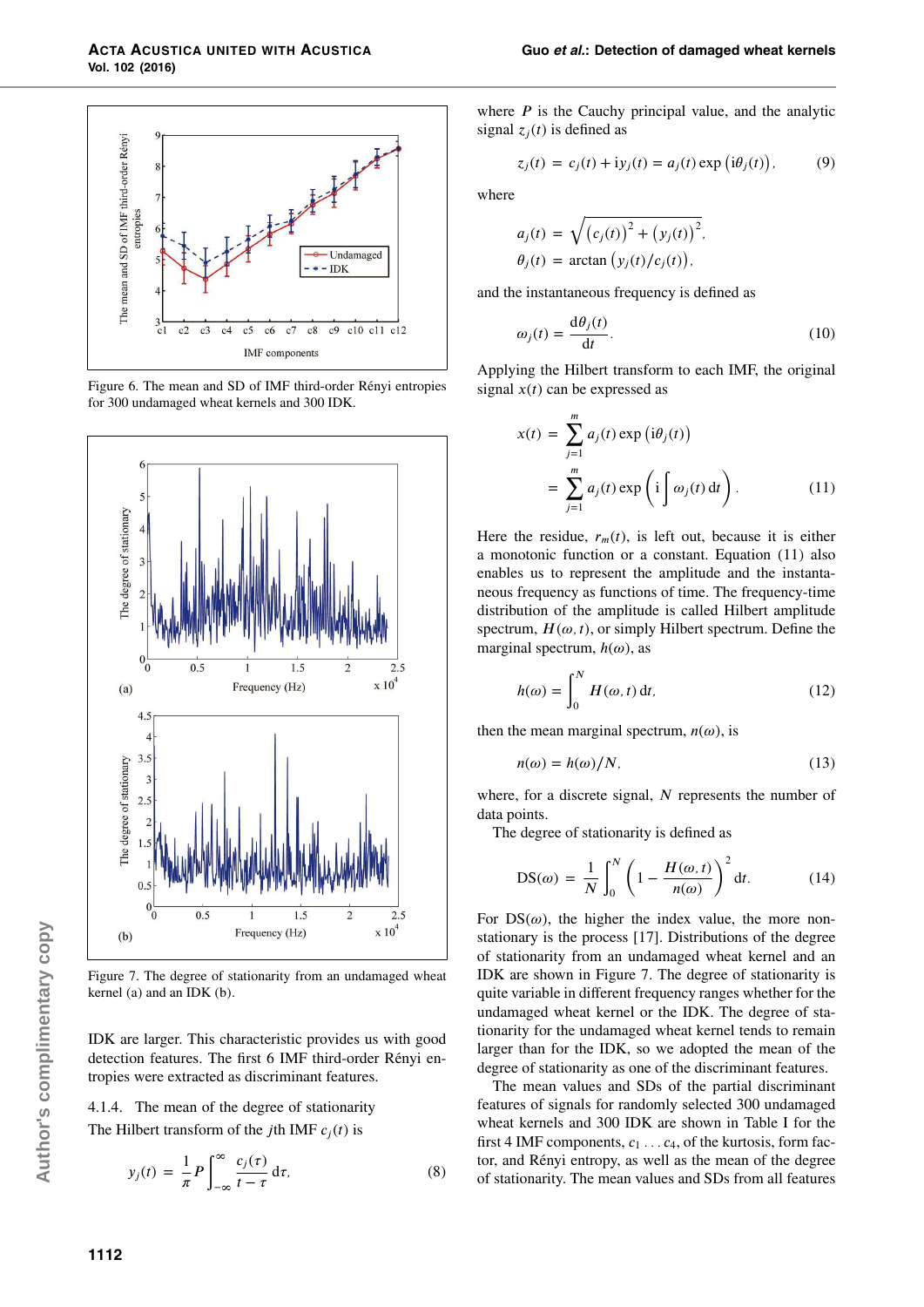

Figure 8. Scatter diagram of partial discriminant features from undamaged wheat kernels and IDK.



Figure 9. Block diagram of the detection process.

indicate that the extracted features enable good separation of differences between the two types of wheat kernels. Visual representations are presented in Figure 8, where the red marks and the green marks represent the feature values of undamaged wheat kernels and IDK, respectively. These characteristics indicate that IDK can be distinguished successfully from undamaged wheat kernels by using the selected features.

Figure 9 shows the block diagram of the detection system. The Matlab data acquisition toolbox was used for saving the impact acoustic signals of undamaged wheat kernels and IDK. Based on its capability to process non-

stationary signals and its suppression of mode mixing, the EEMD scheme was adopted. Theoretically, when the amplitude of noise remains below a certain level, the results of decomposition will be closer to the actual value if more trials are taken, in this case, 100. The data acquired from EEMD were saved as .mat files, making it more convenient for feature extraction.

The main objects in the study are undamaged wheat kernels and IDK. For each type, 300 wheat kernels were used with 150 for training and 150 for testing. The wheat kernels were not screened through any means.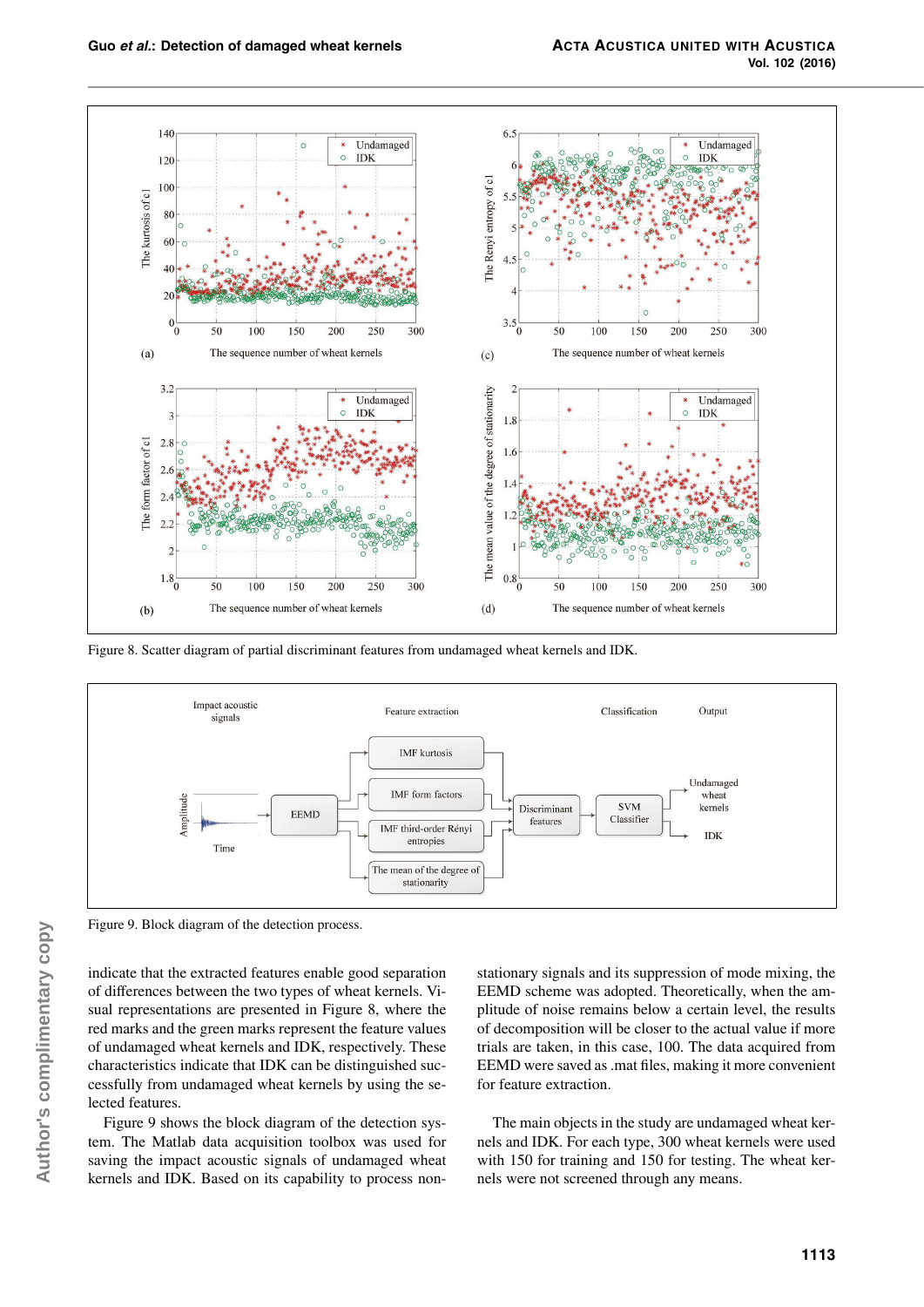Table I. Partial feature statistics from 300 undamaged wheat kernels and 300 IDK Features.

|                                        | Undamaged wheat kernels |           | <b>IDK</b> |           |
|----------------------------------------|-------------------------|-----------|------------|-----------|
|                                        | Mean                    | <b>SD</b> | Mean       | <b>SD</b> |
| IMF kurtosis $(c_1)$                   | 35.47                   | 15.16     | 22.00      | 10.01     |
| IMF kurtosis $(c_2)$                   | 63.54                   | 35.36     | 30.40      | 17.58     |
| IMF kurtosis $(c_3)$                   | 95.96                   | 40.14     | 53.52      | 28.31     |
| IMF kurtosis $(c_4)$                   | 63.08                   | 25.19     | 40.76      | 22.28     |
| IMF form factor $(c_1)$                | 2.63                    | 0.15      | 2.23       | 0.11      |
| IMF form factor $(c_2)$                | 2.73                    | 0.22      | 2.17       | 0.15      |
| IMF form factor $(c_3)$                | 3.03                    | 0.33      | 2.37       | 0.25      |
| IMF form factor $(c_4)$                | 2.99                    | 0.35      | 2.40       | 0.33      |
| IMF third-order Rényi entropy $(c_1)$  | 5.27                    | 0.44      | 5.76       | 0.41      |
| IMF third-order Rényi entropy $(c_2)$  | 4.72                    | 0.50      | 5.44       | 0.43      |
| IMF third-order Rényi entropy $(c_3)$  | 4.37                    | 0.43      | 4.90       | 0.47      |
| IMF third-order Rényi entropy $(c_4)$  | 4.86                    | 0.39      | 5.26       | 0.46      |
| The mean of the degree of stationarity | 1.31                    | 0.13      | 1.09       | 0.08      |

| Table II. Classification accuracies for subsets of features. |  |
|--------------------------------------------------------------|--|
|--------------------------------------------------------------|--|

| Features                  | Number of features | Classification accuracy $(\%)$ |            |  |
|---------------------------|--------------------|--------------------------------|------------|--|
|                           |                    | Undamaged                      | <b>IDK</b> |  |
| I. Rényi entropy          | 6                  | 92.0                           | 74.0       |  |
| II. Kurtosis              | 6                  | 94.7                           | 82.7       |  |
| III. Stationarity average |                    | 91.3                           | 88.7       |  |
| IV. Form factor           | 8                  | 99.3                           | 91.3       |  |
| $I+II$                    | $6 + 6$            | 96.0                           | 85.3       |  |
| $I+III$                   | $6 + 1$            | 5.3                            | 87.3       |  |
| $I+IV$                    | $6 + 8$            | 98.7                           | 92.7       |  |
| $II+III$                  | $6 + 1$            | 96.7                           | 86.0       |  |
| $II+IV$                   | $6 + 8$            | 97.3                           | 93.3       |  |
| $III+IV$                  | $1 + 8$            | 98.7                           | 91.3       |  |
| $I+II+III$                | $6 + 6 + 1$        | 98.0                           | 87.3       |  |
| $I+II+IV$                 | $6 + 6 + 8$        | 97.3                           | 93.3       |  |
| $I+III+IV$                | $6+1+8$            | 98.0                           | 92.7       |  |
| $II+III+IV$               | $6+1+8$            | 98.0                           | 91.3       |  |
| $I+II+III+IV$             | $6+6+1+8$          | 98.7                           | 93.3       |  |

#### **4.2. Classification**

Based on its superiority of non-linear classification, the SVM software of Libsvm [23] was used in the experiment, and the radial basis function (RBF) was adopted as the SVM kernel function,

$$
K(\vec{x}_i \cdot \vec{x}_j) = \exp(-\gamma \left\| \vec{x}_i - \vec{x}_j \right\|^2). \tag{15}
$$

The radial basis function can be a better choice relative to the linear kernel function, because it can deal with the circumstance where the relation between class labels is nonlinear. For the SVM classifier, the penalty factor, *C*, and the kernel function, *γ*, are important parameters. The grid-search (GS) algorithm [24] was adopted for selecting the optimal penalty factor and kernel function parameters by finding the values giving the highest ten-fold crossvalidation accuracy in the training set (containing 150 undamaged wheat kernels and 150 IDK). For this experiment, the best *C* and  $\gamma$  were determined to be 256 and 0.0625, respectively. Different colors reflect percentage accuracy differences (Figure 10).

Table III. SVM Classification accuracies when using different methods for parameter selection.

| Method for SVM<br>parameter selection           | Classification accuracy $(\%)$<br>Undamaged<br>ЮK |      |
|-------------------------------------------------|---------------------------------------------------|------|
| Default parameters<br>Grid-search with ten-fold | 98.0                                              | 91.3 |
| cross-validation                                | 98.7                                              | 93.3 |

Different combinations of the classification features are shown in Table II for identification of subsets of optimal features. When only one type of feature is considered, the IMF form factors can be regarded as the optimal features, achieving 99.3% detection accuracy for undamaged wheat kernels and 91.3% for IDK. Using these features alone, clear differences between undamaged kernels and IDK are evident, and the features are beneficial particularly for detection of undamaged wheat kernels. However, when all 21 discriminant features are used, the undamaged kernels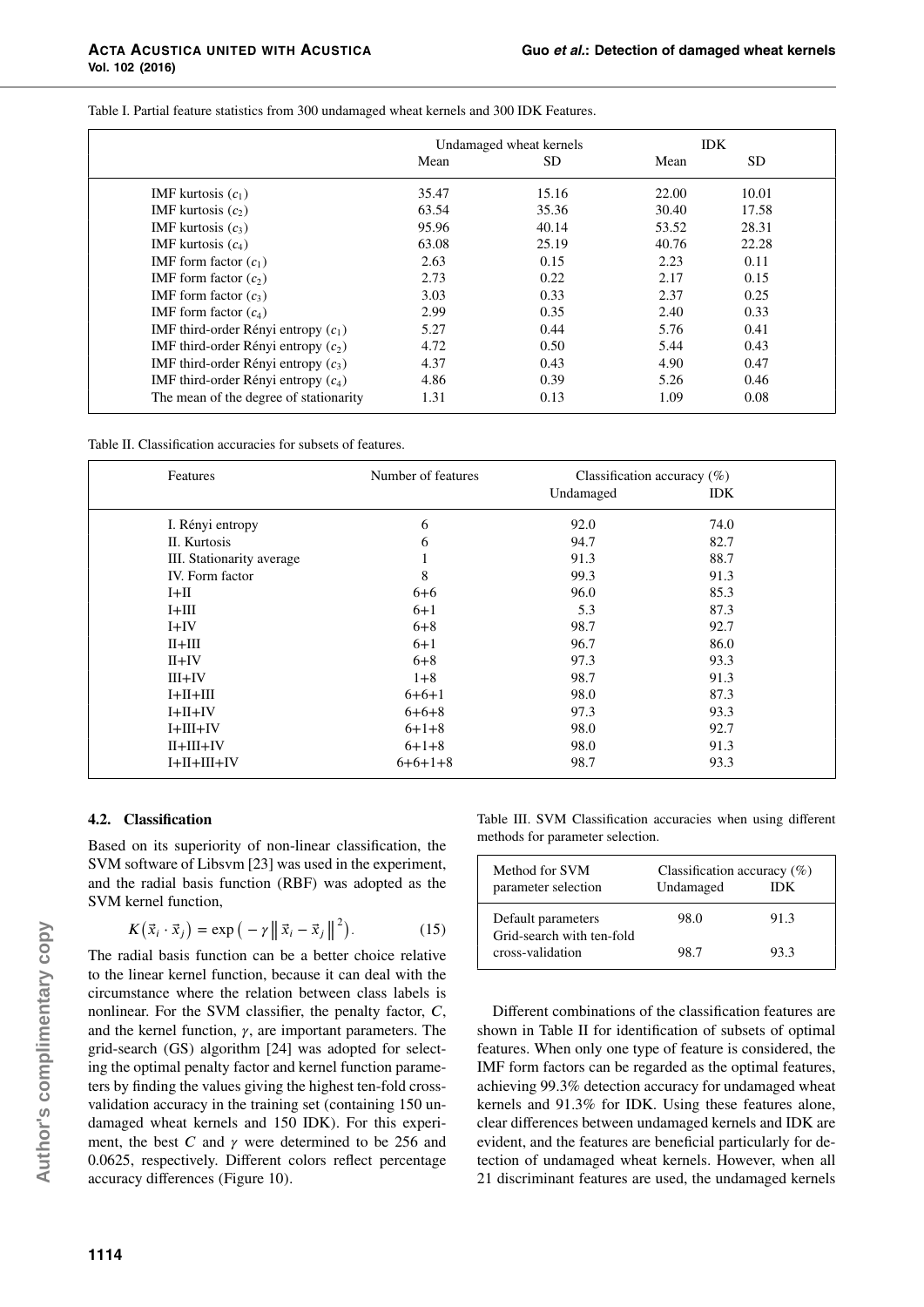| Damage category | Classification outcome $(\%)$ |                |              |                |
|-----------------|-------------------------------|----------------|--------------|----------------|
|                 | Undamaged                     | Insect-damaged | Scab-damaged | Sprout-damaged |
| Undamaged       | 87.3                          | 1.3            | 10.7         | 0.7            |
| Insect-damaged  | 6.7                           | 77.3           | 6.7          | 9.3            |
| Scab-damaged    | 14.0                          | 14.7           | 66.7         | 4.6            |
| Sprout-damaged  | 5.3                           |                | 9.4          | 80.0           |

Table IV. Classification outcomes for SVM to detect undamaged wheat kernels and IDK, with additional types of damaged wheat kernels (300 scab-damaged and 300 sprout-damaged) included in experiment.

Table V. Comparison study of the conventional and selected methods.

| Method              | Number of | Classification accuracy $(\%)$ |            | Processing time |  |
|---------------------|-----------|--------------------------------|------------|-----------------|--|
|                     | features  | Undamaged                      | <b>IDK</b> | (s/kernel)      |  |
| Conventional method | 29        | 94.7                           | 89.3       | 0.05            |  |
| Selected method     | 21        | 98.7                           | 93.3       | 0.34            |  |



Figure 10. Grid-search algorithm with ten-fold cross-validation for optimal parameters selection (the best  $C = 256$ , the best  $\gamma =$ 0*.*0625).

and IDK both are classified with high accuracy, achieving 98.7% for undamaged wheat kernels and 93.3% for IDK, which improved the effectiveness of the proposed method. Table III reports the detection accuracy with different methods for parameter selection when using all 21 features included in the SVM.

Table IV reports the classification outcomes for an additional data set including the original 300 undamaged wheat kernels and 300 IDK combined with 300 additional scabdamaged and 300 sprout-damaged wheat kernels. The results indicated that the proposed method can classify four types of wheat kernel with *>* 60% accuracy.

For further study, a comparative study was conducted with the addition of two analyses: 1) computing the shorttime window variances and maxima of the impact acoustic signals, 2) analysis of the frequency spectra magnitudes. For the short-time window variances and maxima computations, we used 8 short-time windows which were 150 points in duration and incremented in steps of 120 points so that each window was overlapped by 30 points. The first window began 20 points before the maximum magnitude.

Then, all the short-time window variances and maxima were normalized. For frequency spectra magnitudes computations, the maximum magnitude and the 6 spectrumlevel values before and after the maximum were computed and normalized.

Finally, a total of 29 normalized features, including 8 short-time variances, 8 short-time maximums, and 13 frequency spectra magnitudes, were used as inputs to the SVM, and the RBF kernel parameters as well as the penalty factor were optimized with the grid-search algorithm by finding the values giving the highest tenfold cross-validation accuracy in the training set. Table V shows the results of the comparison study. Here, "Conventional method" means extracting 29 features as described above, "Selected method" means extracting 21 features through EEMD method as in Table 2. The results indicated that the selected method developed in this report can obtain better detection accuracies for undamaged wheat kernels and IDK than the conventional method.

# **5. Discussion**

In this report, important features of impact acoustic signals were extracted by using an EEMD method. Although the kurtosis, form factors and third-order Rényi entropy features can also be extracted from original impact acoustic signals in the time domain, this extraction is done by a procedure that reflects the general characteristics of signals rather than the local characteristics. However, feature extraction through EEMD method can reveal the different IMFs over which the features are separable for different wheat kernel types and thus are useful for classification. The discriminant features are separable in the first several IMFs, but not in the last several IMFs. Based on this characteristic, the discriminant features should be extracted from the first several IMFs.

It should be noted that the throughput of the system in this paper is not rapid, approximately 0.34 s for processing of each wheat kernel (Table 5). However, it is an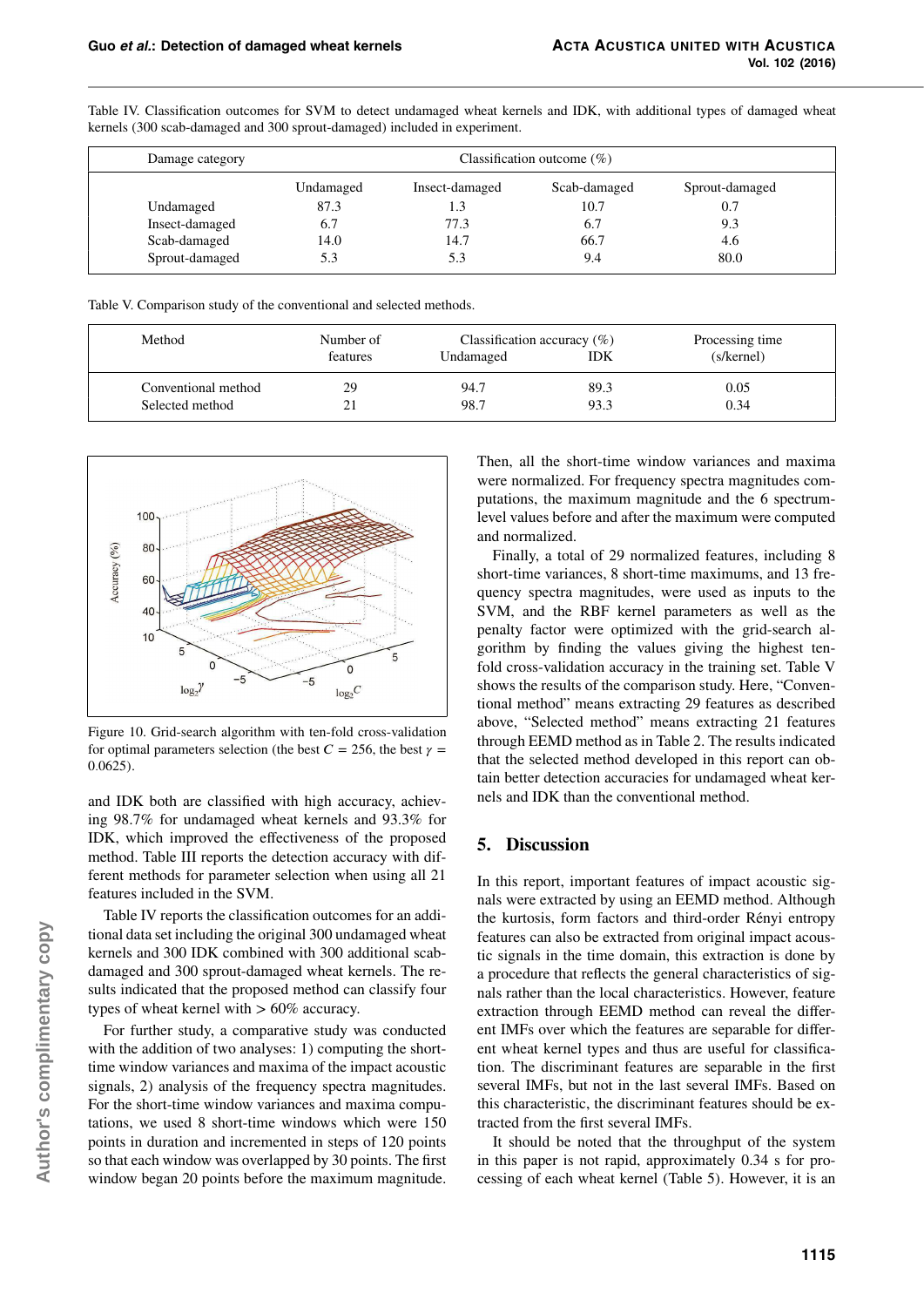acceptable throughput in this case because it matches the processing speed of the experimental apparatus. Also, the detection system has high accuracy, achieving 98.7% for undamaged wheat kernels and 93.3% for IDK. In addition, the detection system is easy to acquire and low-cost. Therefore, the system is suitable for small-sample detection for which the throughput is not demanded very high but high precision is indeed required. For example, the US Grain Inspection Service, Packers, and Stockyard Administration (GISPSA) guidelines classify samples through sieving and visually inspecting a sample (1 kg) to detect the insects inside wheat kernels and determine the quality of a particular shipment [25]. The method proposed in this paper for detection of IDK is suitable for this work.

# **6. Conclusion and future work**

In this paper, a new method based on EEMD analysis of impact acoustics was developed for detection of IDK. The features, including the IMF kurtosis, IMF form factors, IMF third-order Rényi entropies, and the mean value of the degree of stationarity enabled good detection accuracies.

The new method has the following characteristics:

- 1. EEMD, which is based on the local characteristic time scales of a signal, can self-adaptively processes nonstationary signals and suppresses mode mixing.
- 2. SVM can be used for classification, with 98.7% of undamaged wheat kernels and 93.3% of insect-damaged ones detected correctly.
- 3. When other types of damaged wheat kernels are added to the data set for classification, the proposed method can still detect undamaged wheat kernels and IDK with *>* 60% accuracy.

In future work, further technical details can be studied. For instance, we can evaluate the detection performance in various controlled circumstances, such as the temperature, the size of wheat kernels, and the level of maturity. Also, we can improve the recognition rates for multi-class classification.

## **Acknowledgement**

This work was supported by the National Natural Science Foundation of China (No. 11172342, 11372167), the Science Research and Development Program of Shaanxi Province of China (No. 2016NY-176), the Fundamental Research Funds for the Central Universities (No. GK 201405007) and Interdisciplinary Incubation Project of Learning Science of Shaanxi Normal University.

#### **References**

- [1] M. Guo, Z. Shang, H. Shi: Sound absorption measurements of various types of grain. Acta Acustica united with Acustica **91** (2005) 915–919.
- [2] T. C. Pearson, A. E. Cetin, A. H. Tewfik: Detection of insect damaged wheat kernels by impact acoustics. Proceedings of IEEE International Conference on Acoustics, Speech, and Signal Processing (ICASSP'05), Philadelphia, Pennsylvania, USA, 2005, 649–652.
- [3] T. C. Pearson: Detection of pistachio nuts with closed shells using impact acoustics. Applied Engineering in Agriculture **17** (2001) 249–253.
- [4] A. E. Cetin, T. C. Pearson, A. H. Tewfik: Classification of closed- and open-shell pistachio nuts using voicerecognition technology. Transactions of the ASABE **47** (2004) 659–664.
- [5] R. P. Haff, T. C. Pearson: Separating in-shell pistachio nuts from kernels using impact vibration analysis. Sensing and Instrumentation for Food Quality and Safety **1** (2007) 188– 192.
- [6] M. Omid, A. Mahmoudi, M. H. Omid: An intelligent system for sorting pistachio nut varieties. Expert Systems with Applications **36** (2009) 11528–11535.
- [7] M. Omid, A. Mahmoudi, M. H. Omid: Development of pistachio sorting system using principal component analysis (PCA) assisted artificial neural network (ANN) of impact acoustics. Expert Systems with Applications **37** (2010) 7205–7212.
- [8] M. Omid: Design of an expert system for sorting pistachio nuts through decision tree and fuzzy logic classifier. Expert Systems with Applications **38** (2011) 4339–4347.
- [9] I. Onaran, T. C. Pearson, Y. Yardimci, A. E. Cetin: Detection of underdeveloped hazelnuts from fully developed nuts by impact acoustics. Transactions of the ASABE **49** (2006) 1971–1976.
- [10] H. Kalkan, N. F. Ince, A. H. Tewfik, Y. Yardimci, T. C. Pearson: Classification of hazelnut kernels by using impact acoustic time-frequency patterns. EURASIP Journal on Advances in Signal Processing **2008** (2008) 1–11.
- [11] A. E. Cetin, T. C. Pearson, R. A. Sevimli: System for removing shell pieces from hazelnut kernels using impact vibration analysis. Computers and Electronics in Agriculture **101** (2014) 11–16.
- [12] A. Hosainpour, M. H. Komarizade, A. Mahmoudi, M. G. Shayesteh: Feasibility of impact-acoustic emissions for discriminating between potato tubers and clods. Journal of Food, Agriculture & Environment **8** (2010) 565–569.
- [13] A. Hosainpour, M. H. Komarizade, A. Mahmoudi, M. G. Shayesteh: High speed detection of potato and clod using an acoustic based intelligent system. Expert Systems with Applications **38** (2011) 12101–12106.
- [14] S. Khalifa, M. H. Komarizadeh: An intelligent approach based on adaptive neuro-fuzzy inference systems (ANFIS) for walnut sorting. Australian Journal of Crop Science **6** (2012) 183–187.
- [15] T. C. Pearson, A. E. Cetin, A. H. Tewfik, R. P. Haff: Feasibility of impact-acoustic emissions for detection of damaged wheat kernels. Digital Signal Processing **17** (2007) 617–633.
- [16] N. F. Ince, I. Onaran, T. C. Pearson, A. H. Tewfik, A. E. Cetin, H. Kalkan, Y. Yardimci: Identification of damaged wheat kernels and cracked-shell hazelnuts with impact acoustics time-frequency patterns. Transactions of the ASABE **51** (2008) 1461–1469.
- [17] N. E. Huang, Z. Shen, S. R. Long, et al.: The empirical mode decomposition and the Hilbert spectrum for nonlinear and non-stationary time series analysis. Proceedings of the Royal Society of London Series A–Mathematical, Physical and Engineering Sciences **454** (1998) 903–995.
- [18] Z. Wu, N. E. Huang: Ensemble empirical mode decomposition: a noise-assisted data analysis method. Advances in Adaptive Data Analysis **1** (2009) 1–41.
- [19] H. Jiang, C. Li, H. Li: An improved EEMD with multiwavelet packet for rotating machinery multi-fault diagno-